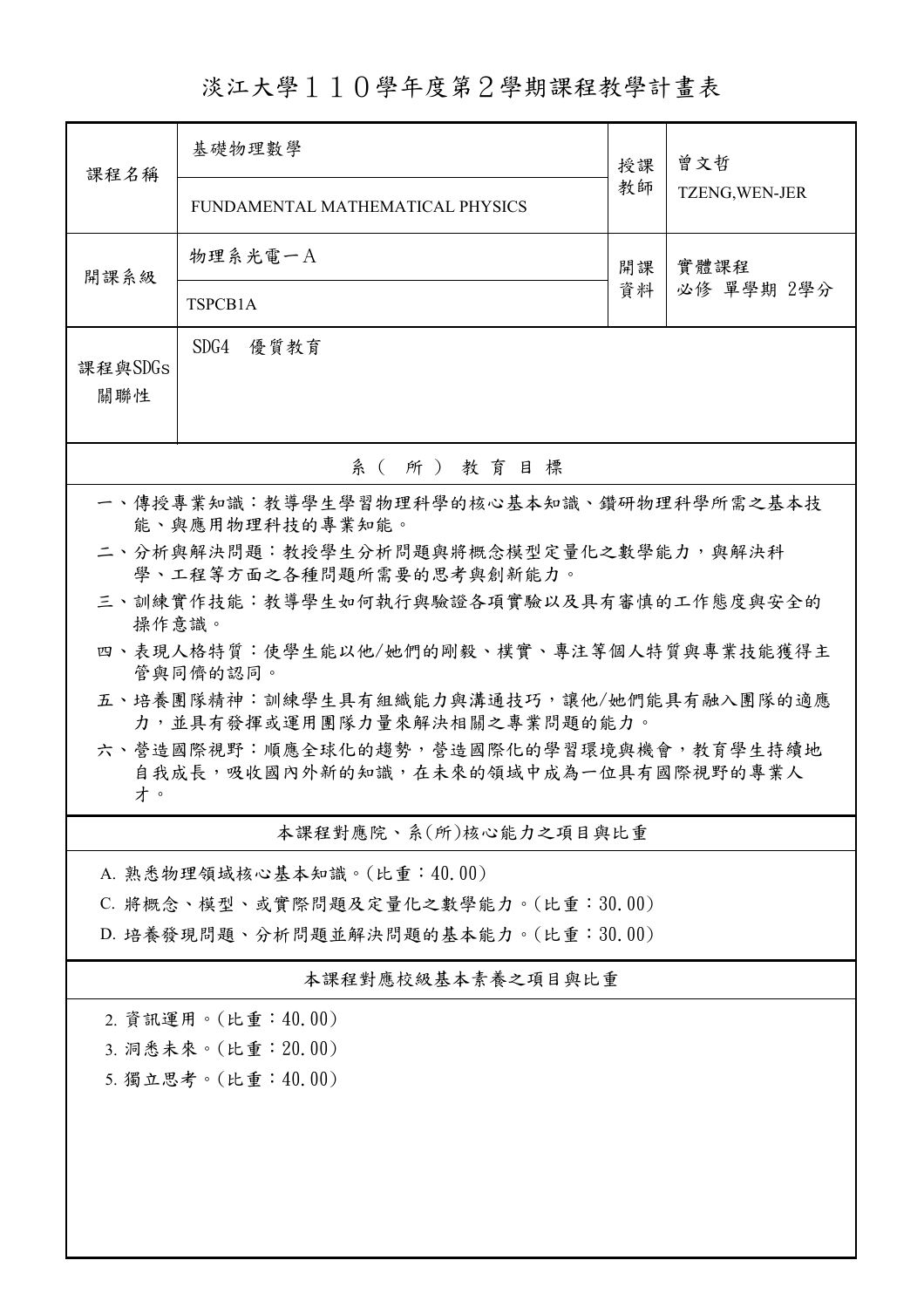|                                                                         | 课程简介                                                                                     | 本課程企圖涵蓋正交曲線座標系(圓柱座標系、球座標系),向量分析(向量場、梯<br>度、散度及散度定理、旋度及斯托克斯定理),常係數微分方程式(一階、二階微<br>分方程式), delta-函數與Levi-Civita符號。                                                       |                |                                                                                              |      |  |  |
|-------------------------------------------------------------------------|------------------------------------------------------------------------------------------|-----------------------------------------------------------------------------------------------------------------------------------------------------------------------|----------------|----------------------------------------------------------------------------------------------|------|--|--|
|                                                                         |                                                                                          | This course intends to cover orthogonal curvilinear coordinates (cylindrical                                                                                          |                |                                                                                              |      |  |  |
|                                                                         |                                                                                          | coordinates, spherical coordinates), vector analysis (vector field, gradient,                                                                                         |                |                                                                                              |      |  |  |
|                                                                         |                                                                                          | divergence and divergence theorem, curl and Stokes' theorem), ordinary                                                                                                |                |                                                                                              |      |  |  |
|                                                                         |                                                                                          |                                                                                                                                                                       |                | differential equations with constant coefficients (first-order, second-order                 |      |  |  |
|                                                                         | differential equations), delta-function and Levi-Civita symble.<br>本課程教學目標與認知、情意、技能目標之對應 |                                                                                                                                                                       |                |                                                                                              |      |  |  |
| 將課程教學目標分別對應「認知(Cognitive)」、「情意(Affective)」與「技能(Psychomotor)」<br>的各目標類型。 |                                                                                          |                                                                                                                                                                       |                |                                                                                              |      |  |  |
|                                                                         |                                                                                          |                                                                                                                                                                       |                |                                                                                              |      |  |  |
|                                                                         |                                                                                          |                                                                                                                                                                       |                | 一、認知(Cognitive):著重在該科目的事實、概念、程序、後設認知等各類知識之學習。<br>二、情意(Affective):著重在該科目的興趣、倫理、態度、信念、價值觀等之學習。 |      |  |  |
|                                                                         |                                                                                          |                                                                                                                                                                       |                | 三、技能(Psychomotor):著重在該科目的肢體動作或技術操作之學習。                                                       |      |  |  |
| 序<br>號                                                                  |                                                                                          | 教學目標(中文)<br>教學目標(英文)                                                                                                                                                  |                |                                                                                              |      |  |  |
|                                                                         | 的學習                                                                                      | 讓同學們具有足夠的數學基礎在未  To equip students with sufficient mathematical<br>來面對理論力學、電磁學及熱物理<br>knowledge to study classical mechanics.<br>electromagnetism and thermal physics |                |                                                                                              |      |  |  |
| 教學目標之目標類型、核心能力、基本素養教學方法與評量方式                                            |                                                                                          |                                                                                                                                                                       |                |                                                                                              |      |  |  |
| 序號<br><u>يا (لا</u>                                                     | 日標類型                                                                                     | 院、系 $(\hbox{\tt m})\vert$<br>核心能力                                                                                                                                     | - 校級<br>基本素養   | 教學方法                                                                                         | 評量方式 |  |  |
| 1                                                                       | 認知                                                                                       | <b>ACD</b>                                                                                                                                                            | 235            | 講述                                                                                           | 測驗   |  |  |
| 授課進度表                                                                   |                                                                                          |                                                                                                                                                                       |                |                                                                                              |      |  |  |
| 週<br>。<br>次                                                             | 日期起訖                                                                                     | 內 容 (Subject/Topics)<br>備註                                                                                                                                            |                |                                                                                              |      |  |  |
|                                                                         | $111/02/21$ ~<br>111/02/25                                                               | Vector Algebra (including summation convention)                                                                                                                       |                |                                                                                              |      |  |  |
| $\overline{2}$                                                          | $111/02/28$ ~<br>111/03/04                                                               | Vector Algebra                                                                                                                                                        |                |                                                                                              |      |  |  |
| 3                                                                       | $111/03/07$ ~<br>111/03/11                                                               | Vector Algebra                                                                                                                                                        |                |                                                                                              |      |  |  |
| 4                                                                       | $111/03/14$ ~<br>111/03/18                                                               |                                                                                                                                                                       | Vector Algebra |                                                                                              |      |  |  |
| 5                                                                       | $111/03/21$ ~<br>111/03/25                                                               | Vector Calculus (differentiation & integration)                                                                                                                       |                |                                                                                              |      |  |  |
| 6                                                                       | $111/03/28$ ~<br>111/04/01                                                               | Test & Vector Calculus (functions, surfaces, fields)                                                                                                                  |                |                                                                                              |      |  |  |
|                                                                         | $111/04/04$ ~<br>111/04/08                                                               | Vector Calculus (functions, surfaces, fields)                                                                                                                         |                |                                                                                              |      |  |  |
|                                                                         |                                                                                          |                                                                                                                                                                       |                |                                                                                              |      |  |  |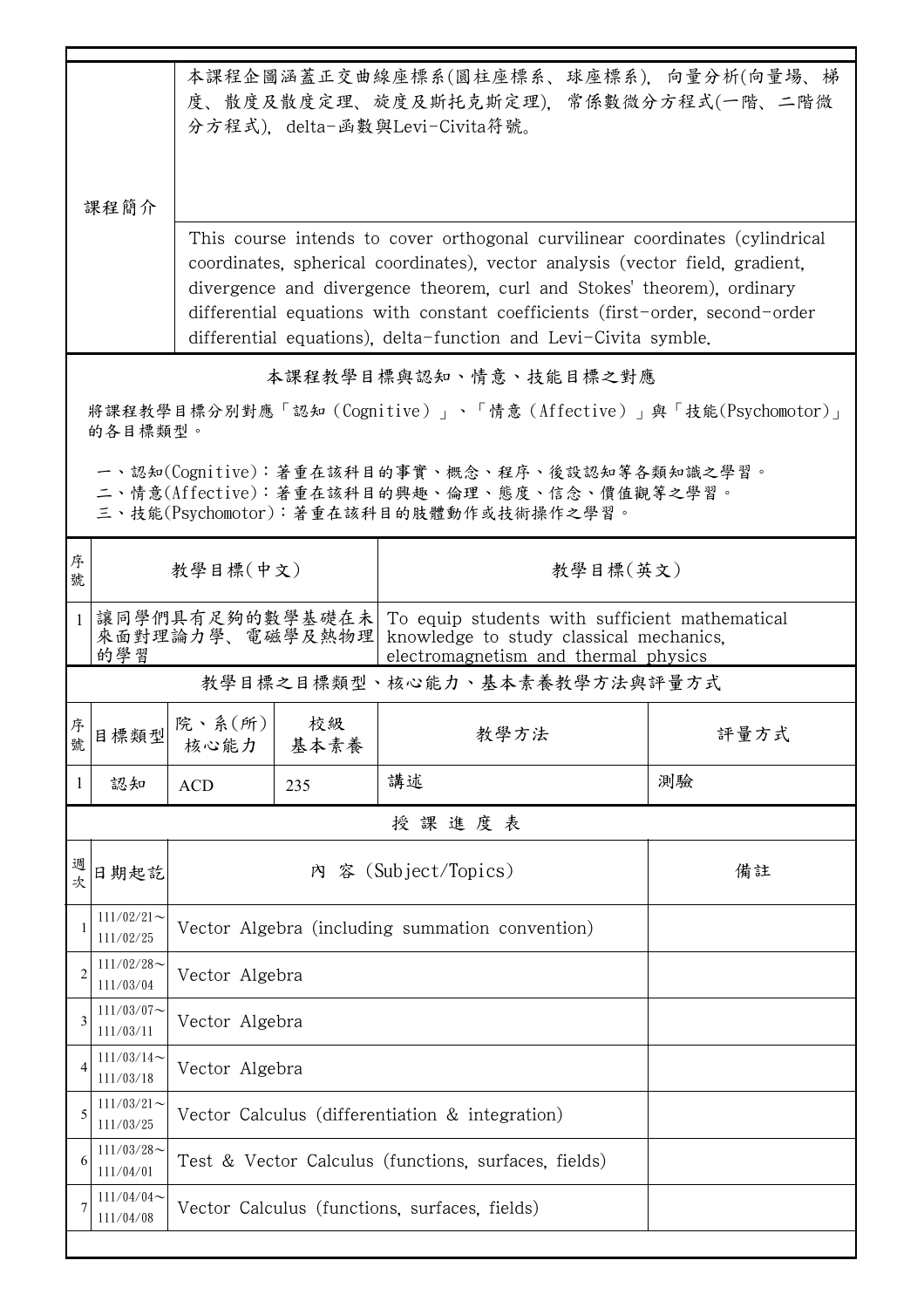| 8                                                                                                                          | $111/04/11$ ~<br>111/04/15 | Vector Calculus (operators)                                                                                                                                                                                                                                                                                                                                                                                                                                     |  |  |
|----------------------------------------------------------------------------------------------------------------------------|----------------------------|-----------------------------------------------------------------------------------------------------------------------------------------------------------------------------------------------------------------------------------------------------------------------------------------------------------------------------------------------------------------------------------------------------------------------------------------------------------------|--|--|
| $\mathbf Q$                                                                                                                | $111/04/18$ ~<br>111/04/22 | Vector Calculus (cylindrical and polar coordinates)                                                                                                                                                                                                                                                                                                                                                                                                             |  |  |
| 10                                                                                                                         | $111/04/25$ ~<br>111/04/29 | 期中考試週                                                                                                                                                                                                                                                                                                                                                                                                                                                           |  |  |
| 11                                                                                                                         | $111/05/02$ ~<br>111/05/06 | Vector Calculus (curvilinear coordinates)                                                                                                                                                                                                                                                                                                                                                                                                                       |  |  |
| 12                                                                                                                         | $111/05/09$ ~<br>111/05/13 | Line, Surface, & Volume Integrals                                                                                                                                                                                                                                                                                                                                                                                                                               |  |  |
| 13                                                                                                                         | $111/05/16$ ~<br>111/05/20 | Line, Surface, & Volume Integrals (grad, div $\&$ curl)                                                                                                                                                                                                                                                                                                                                                                                                         |  |  |
| 14                                                                                                                         | $111/05/23$ ~<br>111/05/27 | Line, Surface, & Volume Integrals (divergence &<br>Stokes' theorems)                                                                                                                                                                                                                                                                                                                                                                                            |  |  |
| 15                                                                                                                         | $111/05/30$ ~<br>111/06/03 | Line, Surface, & Volume Integrals (divergence $\&$<br>Stokes' theorems)                                                                                                                                                                                                                                                                                                                                                                                         |  |  |
| $111/06/06$ ~<br>16<br>Ordinary Differential Equations (general form.<br>111/06/10<br>first-degree first-order, 2nd-order) |                            |                                                                                                                                                                                                                                                                                                                                                                                                                                                                 |  |  |
| 17                                                                                                                         | $111/06/13$ ~<br>111/06/17 | Matrices and Vector Spaces                                                                                                                                                                                                                                                                                                                                                                                                                                      |  |  |
| 18                                                                                                                         | $111/06/20$ ~<br>111/06/24 | 期末考試週                                                                                                                                                                                                                                                                                                                                                                                                                                                           |  |  |
| 修課應<br>注意事項                                                                                                                |                            | 有些上課時間受限而講不到的部分,將做成簡報或錄成簡報影片,包含在考試範<br>圍內。                                                                                                                                                                                                                                                                                                                                                                                                                      |  |  |
|                                                                                                                            | 教學設備                       | 電腦、投影機                                                                                                                                                                                                                                                                                                                                                                                                                                                          |  |  |
| 教科書與<br>教材                                                                                                                 |                            | Riley, Foundation Mathematics for The Physical Sciences, 2011.                                                                                                                                                                                                                                                                                                                                                                                                  |  |  |
| 參考文獻                                                                                                                       |                            | Greiner, Classical Mechanics - Point Particles and Relativity, 2004, Part I.<br>淡江電子書<br>Kantorovich, Mathematics for Natural Scientists. I Fundamentals and Basics, II<br>Advanced Mehtods, 2016. 淡江電子書<br>Nolting, Theoretical Physics 1: Classical Mechanics, 2016. 淡江電子書<br>Hassani, Mathematical Methods - For Students of Physics & Related Fields,<br>2009. 淡江電子書<br>Arfken, Mathematical Methods For Physicists - a comprehensive guide, 2013.<br>淡江電子書 |  |  |
|                                                                                                                            | 批改作業<br>篇數                 | 篇(本欄位僅適用於所授課程需批改作業之課程教師填寫)                                                                                                                                                                                                                                                                                                                                                                                                                                      |  |  |
| 學期成績<br>計算方式                                                                                                               |                            | $\%$<br>◆出席率:<br>◆平時評量:30.0 % ◆期中評量:35.0 %<br>◆期末評量: 35.0 %<br>$\blacklozenge$ 其他〈 〉:<br>$\%$                                                                                                                                                                                                                                                                                                                                                                   |  |  |
|                                                                                                                            |                            |                                                                                                                                                                                                                                                                                                                                                                                                                                                                 |  |  |